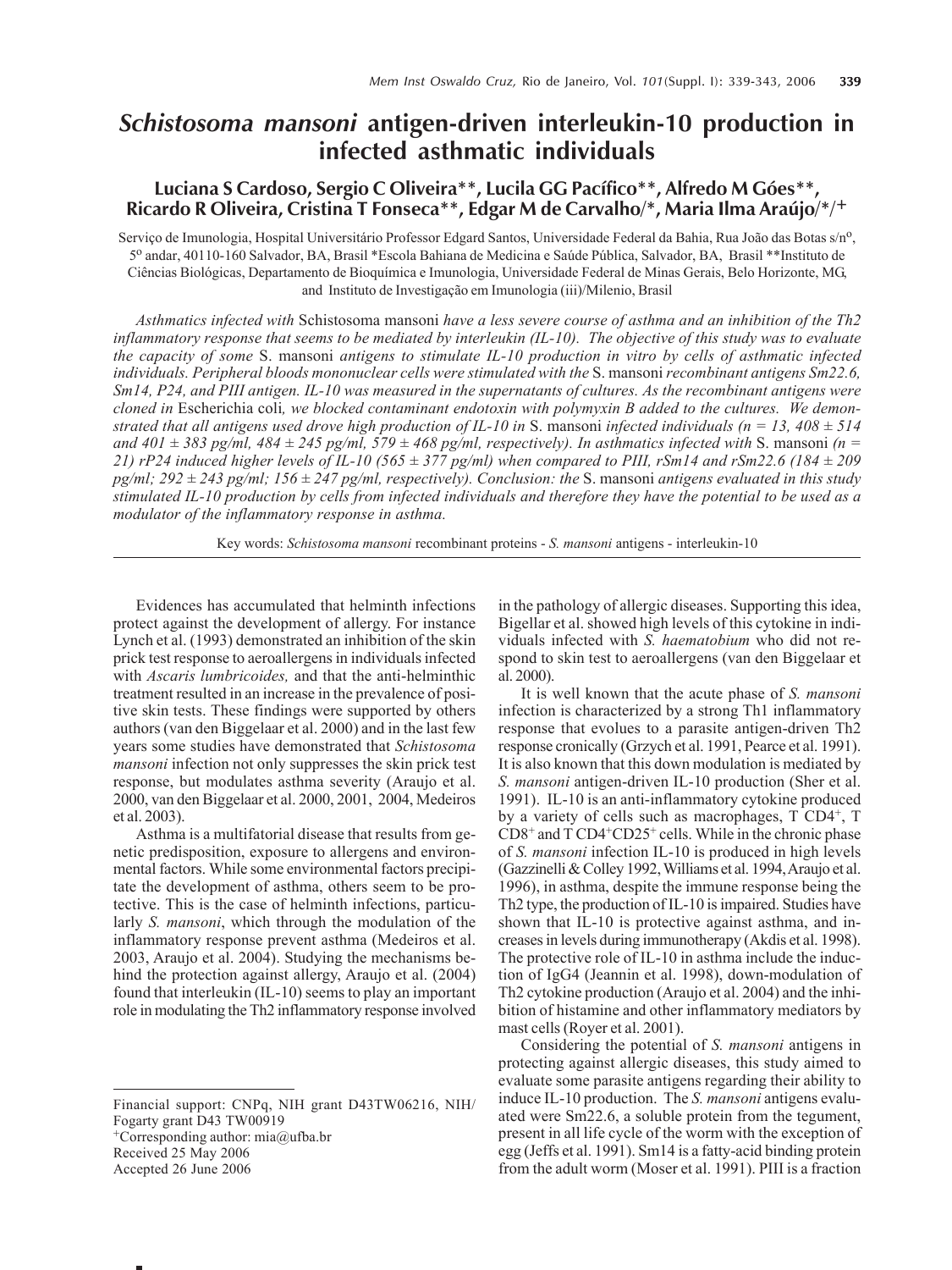of *S. mansoni* soluble adult worm antigen (SWAP) (Hirsch & Goes 1996). This antigen is associated with down-regulation of granuloma formation in vitro (Oliveira et al. 1999) and P24, fraction of PIII that also modulates granuloma size in murine models (Zouain et al. 2000, 2002).

## **MATERIALS AND METHODS**

This study evaluated the ability of some *S. mansoni* antigens in inducing IL-10 production by peripheral blood mononuclear cells (PBMC) of individuals chronically infected with *S. mansoni* living in an endemic area in Bahia, Brazil. It was included 34 individuals from 6 to 40 years of age infected with *S. mansoni* and other helminths, such as *A. lumbricoides*, *Trichuris trichiura,* and hookworm. From these individuals 21 had asthma. The Table shows demographic data and *S. mansoni* parasite burden in the two groups.

#### TABLE

Demographic data from individuals infected with *Schistosoma mansoni* asthmatics and nonasthmatics

| Subjects                         | Infected subjects<br>$(n = 13)$ | Asthmatic infected<br>subjects $(n = 21)$ | p value     |
|----------------------------------|---------------------------------|-------------------------------------------|-------------|
| Median age $(y)$                 | $13(6-40)$                      | $11(6-40)$                                | > 0.05      |
| Gender<br>$\frac{6}{6}$ of male) | 58%                             | $46.1\%$                                  | > 0.05      |
| S. mansoni<br>(egg/g feces)      | $330 \pm 298$                   | $52 \pm 54$                               | ${}_{0.05}$ |

The Ethical Committee of the Climério de Oliveira Hospital/Federal University of Bahia approved the present study, and an informed consent was obtained from all study participants or their legal guardians.

*S. mansoni antigens* - The antigens used in this study included three recombinant proteins, Sm22.6, Sm14, and P24, a fraction of *S. mansoni* soluble adult worm antigen (SWAP) obtained by anionic chromatography (FPLC), named PIII, besides SWAP and SEA (soluble egg antigen). The proteins were provided by the Institute of Biological Science, Departament of Biochemistry and Immunology, UFMG, Brazil. The recombinant proteins were cloned in *E. coli* and they were tested for lipopolysaccharide (LPS) contamination using a commercially available LAL Chromogenic Kit (CAMBREX). The levels of LPS were bellow  $0.25$  ng/ml (Sm22.6 = 0.132 ng/ml, Sm14 = 0.210 ng/ml and  $P24 = 0.135$  ng/ml).

*Cell culture and cytokine measurement* - PBMC were obtained through the Ficoll-Hypaque gradient and adjusted to a concentration of  $3 \times 10^6$  cells/ml in RPMI 1640 containing  $10\%$  of normal human serum  $(AB^+)$ , heatinativated), 100 U/ml penicillin, 100 mg/ml streptomycin, 2 mM L-glutamine, 30 mM HEPES (all from Life technologies GIBCO BRL, Gaithersburg, MD). Cells were cultured in vitro with antigens Sm22.6, Sm14, P24, PIII, SWAP, and SEA (10 µg/ml) in the presence or absence of Polymyxin B  $(10\mu g/ml)$  in order to neutralize the effect of LPS in induce cytokine production. Cultures stimulated with LPS (0.15

ng/ml) and with the mitogen phytohemaglutinin (PHA, at a final dilution of 1:100) were used as controls. Cultures stimulated with LPS were incubated at 37 $\degree$ C, 5% CO<sub>2</sub> for 6, 12, 24, and 48 h, while cultures stimulated with *S. mansoni* antigens and PHA were incubated for 48 h. After incubation, the supernatants were collected and maintained at  $-$ 20°C, for later measurement of IL-10. Levels of IL-10 were determined by an ELISA sandwich technique, using commercially available kits (R&D Systems), and the results were expressed in picograms per milliliter based on a standard curve.

*Addition of polymyxin B to the cultures* - Suspension of PBMC  $(3x10^6 \text{ cells/ml})$  were pre-incubated with Polymyxin B (Calbiochem, Germany) in the concentration of 10 and 20  $\mu$ g/ml for 30 min at 37 $^{\circ}$ C, 5% CO<sub>2</sub>. They were then incubated with the different recombinant antigens  $(10 \mu g/ml)$  or LPS  $(0.14 \mu g/ml)$  and the cultures were incubated for 6 to 48 h as described above. Polymyxin B (10 or 20 µg/ml) was also added to cultures every 12 h.

*Statistical analysis -* Wilcoxon matched pairs test were used to compare the levels of IL-10 in supernatants of PBMC cultures with or without Polymyxin B. Kruskal-Wallis test was used to compare the levels of Il-10 induced by the different antigens. Statistical significance was established at the 95% confidence interval.

## **RESULTS**

*Effect of PMB in block the effect of LPS in induce IL-10 production* - The production of IL-10 in 6, 12, 24, and 48 h-cultures stimulated with LPS in the presence or absence of PMB is shown in Fig. 1. Compared to cultures without PMB, there was a significant reduction in the levels of IL-10 by addition of this antibiotic to the cultures in all time-points evaluated. The mean levels of IL-10 in cultures without PMB were  $314 \pm 341$  pg/ml,  $469 \pm 364$  pg/ml and  $317 \pm 378$  pg/ml at 12, 24, and 48 h of cultures, and after the addition of PMB the levels decreased to  $15.6 \pm$ 9.5 pg/ml (p = 0.06),  $38 \pm 55$  pg/ml (p = 0.03) and  $15.6 \pm 9.5$ pg/ml ( $p = 0.03$ ). The reductions in IL-10 production in cultures of 12, 24, and 48 h were 95.0, 91.2, and 95.1%, respectively.



Fig. 1: effect of Polymyxin B on LPS-induced cytokine production in vitro. PBMCs of individuals chronically infected with *Schistosoma mansoni*  $(n = 6)$  were cultured with LPS  $(0.15 \text{ ng/ml})$  in the presence or absence of Polymyxin B (PMB, 10 µg/ml). IL-10 was measured using a sandwich ELISA technique. There was a significant reduction in the levels of IL-10 when PMB was added to the cultures ( $p < 0.05$ ).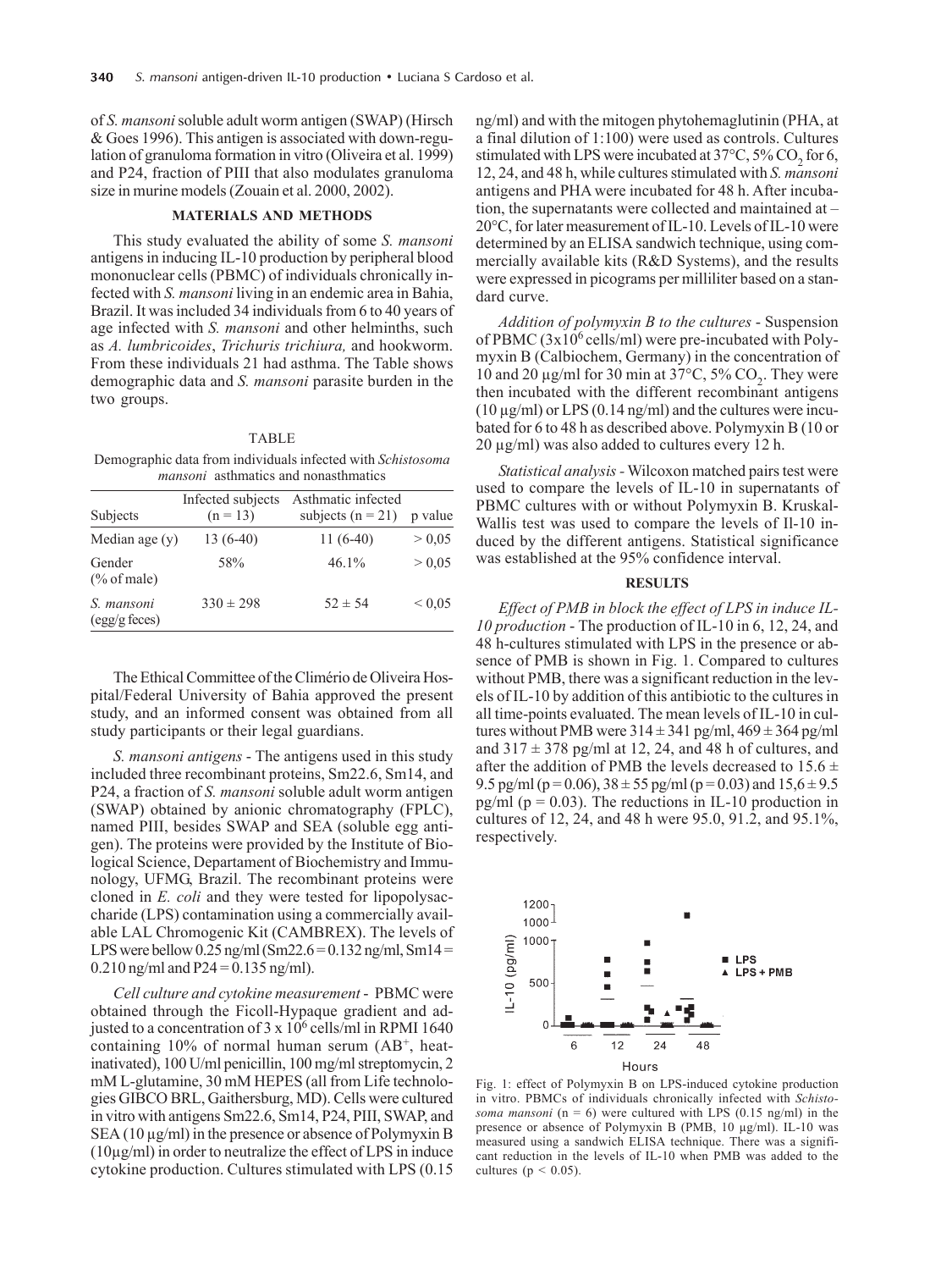Polymyxin B was used in the concentration of 10 and 20 µg/ml of cultures and similar levels of reduction in cytokine production were observed (data not shown). Therefore, we decided to use the lower concentration of PMB (10  $\mu$ g/ml of cultures) in cultures stimulated with *S*. *mansoni* recombinant antigens. We tested the viability of cells in cultures with Polymyxin B using trypan blue stain and observed that the viability was about 98%.

*Production of IL-10 in cultures stimulated with S. mansoni antigens -* The IL-10 production induced by *S. mansoni* antigens is shown in Fig. 2. We observed that all antigens evaluated in this study induced IL-10 production in infected individuals (Fig. 2A). The level of this cytokine were  $408 \pm 514$  pg/ml to rSm22.6,  $401 \pm 383$  pg/ml to rSm14,  $484 \pm 245$  pg/ml to PIII and  $579 \pm 468$  pg/ml to rP24 antigen. There was no significant difference in the levels of IL-10 induced by the different antigens ( $p > 0.05$ ). In cultures stimulated with SWAP and SEA the levels of IL-10 were  $140 \pm 291$  pg/ml and  $46 \pm 43$  pg/ml, respectively).

Fig. 2B shows the levels of IL-10 production in asthmatic infected individuals. Similarly, all antigen induced IL-10 production. The levels of this cytokine in cultures stimulated with rSm22.6, rSm14, PIII, and rP24 were  $156 \pm$ 247 pg/ml,  $292 \pm 243$  pg/ml,  $184 \pm 209$  pg/ml, and  $565 \pm 377$ pg/ml. The antigen rP24 induced higher levels of IL-10 compared to the other antigens ( $p < 0.05$ ). All antigens induced higher levels of IL-10 in comparison with SWAP and SEA ( $p < 0.001$ ).

Levels of IL-10 were below the detection limit in unstimulated cultures, and these cytokines were detected in high levels ( $\geq 1500$  pg/ml) in the supernatants of PBMC cultures stimulated with PHA (not shown).

#### **DISCUSSION**

*S. mansoni* infection seems to be protective against asthma (Medeiros et al. 2003, Araujo et al. 2004). Using mice models of *S. mansoni* infection it has been demonstrated that this parasite also protects against the development of auto-immune disease such as diabetes, experimental auto-immune encephalopathy, and Crohn's disease (Cooke et al. 1999, Elliott et al. 2003, La Flamme et al. 2003, Sewell et al. 2003, Zaccone et al. 2003). Some of these

studies suggest that IL-10 is a key cytokine involved in the modulation of the inflammatory immune response observed in these diseases. IL-10 is produced by cells of individuals chronically infected with *S. mansoni* and there are some *S. mansoni* antigens able to induce IL-10 production in vitro. On the other hand, there is impaired production of IL-10 in asthmatic individuals, even when their cells are stimulated in vitro with dust mite antigens (Araujo et al. 2004) and LPS (Borish et al. 1996, Tomita et al. 2002). In this study we evaluated the ability of some schistosome vaccine candidate antigens, ie, Sm14, Sm 22.6, p24, and PIII in induce IL-10 production by cells from asthmatic infected individuals. Some of these antigens protect mice against liver fibrosis, the major pathology associated with schistosomiasis, and induce IL-10 production in individuals chronically infected with *S. mansoni* (Brito et al. 2000, Zouain et al. 2000, Pacifico et al. 2006). Contributing to the choice of these antigens is the fact that they are proteins from the tegument and do not cross react with egg antigens, that are known to be involved in the pathogenesis of schistosomiasis (Simpson et al. 1990).

All *S. mansoni* antigens used in this study induced high levels of IL-10 by cells of individuals chronically infected with the parasite, p24 being the major inductor of this cytokine in asthmatic infected individuals.

Due the fact that the antigens Sm14, Sm22.6, and p24 used in this study were recombinantly cloned in *E. coli,* Polymyxin B was added to the cell cultures to block the effect of endotoxin to stimulate IL-10 production. Indeed, the use of Polymyxin B in control cultures stimulated with LPS completely abrogated IL-10 production. As the antigens used in this study have the ability to induce IL-10 and are possibly capable of modulating the inflammatory immune response, they may be produced in a non-bacterial vector for future use as vaccines or treatment to certain immunologic-based disorders.

It is known that during *S. mansoni* infection cells from the innate immune response, T cells and T regulatory cells are able to produce IL-10 (Hesse et al. 2004). There are some *S. mansoni* antigens described in the literature, such as LNFPIII (Okano et al. 2001, Thomas et al. 2003) and fosfatidilserine (PS) (van der Kleij et al. 2004) that also induce IL-10 production by the cells from the innate im-



Fig. 2: production of IL-10 by PBMCs of individuals chronically infected with *Schistosoma mansoni* stimulated in vitro with *S. mansoni* antigens (10 µg/ml). IL-10 was measured in 48 h culture supernatants using a sandwich ELISA technique. A: production of IL-10 in *S. mansoni* infected individuals. The antigens rSm22.6, rSm 14, PIII, and P24 induced higher levels of IL-10 compared to SWAP and SEA (p < 0.05); B: production of IL-10 by cells from asthmatics infected with *S. mansoni.* The antigens rSm22.6, rSm 14, PIII, and P24 also induced higher levels of IL-10 compared to SWAP and SEA ( $p < 0.05$ ). Levels of IL-10 in cultures stimulated with p24 were higher than the levels observed when the cells were stimulated with  $rSm22.6$ ,  $rSm14$ , and PIII ( $p < 0.05$ ; denoted by an asterisk).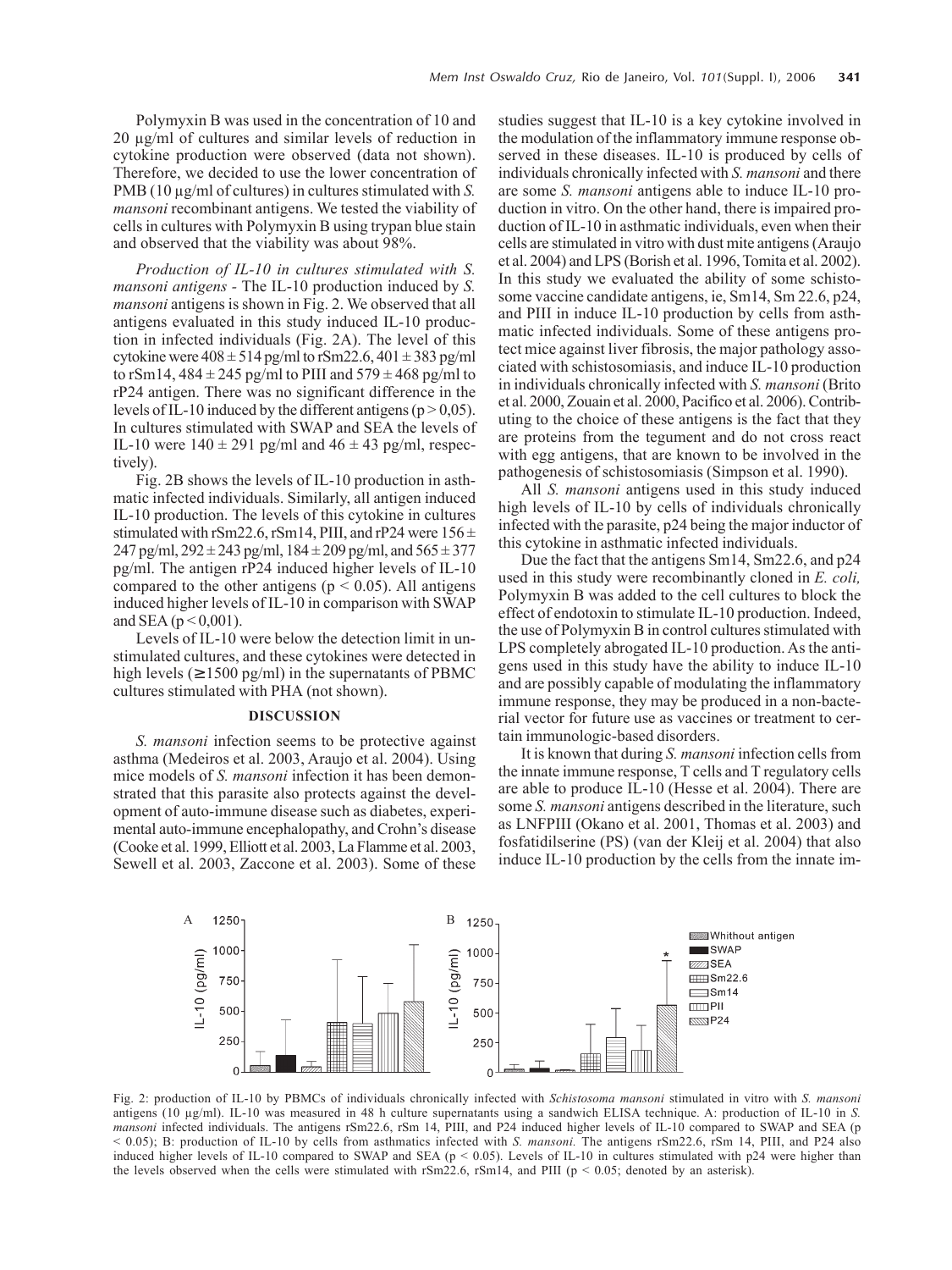mune system. We are currently evaluating if the *S. mansoni* antigens used in this study are able to induce IL-10 by cells from uninfected asthmatics. These studies may result in new strategies to prevent allergic diseases.

### **ACKNOWLEDGEMENTS**

To Charlton Cley Barros Castro for technical support, Elbe Myrtes for the secretarial assistance, and Dr Daniel Morgan for the corrections and suggestions made in the text.

#### **REFERENCES**

- Akdis CA, Blesken T, Akdis M, Wuthrich B, Blaser K 1998. Role of interleukin 10 in specific immunotherapy. *J Clin Invest 102*: 98-106.
- Araujo MI, de Jesus AR, Bacellar O, Sabin E, Pearce E, Carvalho EM 1996. Evidence of a T helper type 2 activation in human schistosomiasis. *Eur J Immunol 26*: 1399-1403.
- Araujo MI, Hoppe B, Medeiros M, Jr., Alcantara L, Almeida MC, Schriefer A, Oliveira RR, Kruschewsky R, Figueiredo JP, Cruz AA, Carvalho EM 2004. Impaired T helper 2 response to aeroallergen in helminth-infected patients with asthma. *J Infect Dis 190*: 1797-1803.
- Araujo MI, Lopes AA, Medeiros M, Cruz AA, Sousa-Atta L, Sole D, Carvalho EM 2000. Inverse association between skin response to aeroallergens and *Schistosoma mansoni* infection. *Int Arch Allergy Immunol 123*: 145-148.
- Borish L, Aarons A, Rumbyrt J, Cvietusa P, Negri J, Wenzel S 1996. Interleukin-10 regulation in normal subjects and patients with asthma. *J Allergy Clin Immunol 97*: 1288-1296.
- Brito CF, Caldas IR, Coura Filho P, Correa-Oliveira R, Oliveira SC 2000. CD4+ T cells of schistosomiasis naturally resistant individuals living in an endemic area produce interferon-gamma and tumour necrosis factor-alpha in response to the recombinant 14KDA *Schistosoma mansoni* fatty acidbinding protein. *Scand J Immunol 51*: 595-601.
- Cooke A, Tonks P, Jones FM, O'Shea H, Hutchings P, Fulford AJ, Dunne DW 1999. Infection with *Schistosoma mansoni* prevents insulin dependent diabetes mellitus in non-obese diabetic mice. *Parasite Immunol 21*: 169-176.
- Elliott DE, Li J, Blum A, Metwali A, Qadir K, Urban Jr JF, Weinstock JV 2003. Exposure to schistosome eggs protects mice from TNBS-induced colitis. *Am J Physiol Gastrointest Liver Physiol 284*: G385-391.
- Gazzinelli G, Colley DG 1992. Human immune responses during schistosomiasis mansoni. *Rev Soc Bras Med Trop 25*: 125-134.
- Grzych JM, Pearce E, Cheever A, Caulada ZA, Caspar P, Heiny S, Lewis F, Sher A 1991. Egg deposition is the major stimulus for the production of Th2 cytokines in murine schistosomiasis mansoni. *J Immunol 146*: 1322-1327.
- Hesse M, Piccirillo CA, Belkaid Y, Prufer J, Mentink-Kane M, Leusink M, Cheever AW, Shevach EM, Wynn TA 2004. The pathogenesis of schistosomiasis is controlled by cooperating IL-10-producing innate effector and regulatory T cells. *J Immunol 172*: 3157-3166.
- Hirsch C, Goes AM 1996. Characterization of fractionated *Schistosoma mansoni* soluble adult worm antigens that elicit human cell proliferation and granuloma formation in vitro. *Parasitology 112* (Pt 6): 529-535.

Jeannin P, Lecoanet S, Delneste Y, Gauchat JF, Bonnefoy JY

1998. IgE versus IgG4 production can be differentially regulated by IL-10. *J Immunol 160*: 3555-3561.

- Jeffs SA, Hagan P, Allen R, Correa-Oliveira R, Smithers SR, Simpson AJ 1991. Molecular cloning and characterisation of the 22-kilodalton adult *Schistosoma mansoni* antigen recognised by antibodies from mice protectively vaccinated with isolated tegumental surface membranes. *Mol Biochem Parasitol 46*: 159-167.
- La Flamme AC, Ruddenklau K, Backstrom BT 2003. Schistosomiasis decreases central nervous system inflammation and alters the progression of experimental autoimmune encephalomyelitis. *Infect Immun 71*: 4996-5004.
- Lynch NR, Hagel I, Perez M, Di Prisco MC, Lopez R, Alvarez N 1993. Effect of anthelmintic treatment on the allergic reactivity of children in a tropical slum. *J Allergy Clin Immunol 92*: 404-411.
- Medeiros M Jr, Figueiredo JP, Almeida MC, Matos MA, Araujo MI, Cruz AA, Atta AM, Rego MA, de Jesus AR, Taketomi EA, Carvalho EM 2003. *Schistosoma mansoni* infection is associated with a reduced course of asthma. *J Allergy Clin Immunol 111*: 947-951.
- Moser D, Tendler M, Griffiths G, Klinkert MQ 1991. A 14 kDa *Schistosoma mansoni* polypeptide is homologous to a gene family of fatty acid binding proteins. *J Biol Chem 266*: 8447-8454.
- Okano M, Satoskar AR, Nishizaki K, Harn Jr DA 2001. Lacto-N-fucopentaose III found on *Schistosoma mansoni* egg antigens functions as adjuvant for proteins by inducing Th2 type response. *J Immunol 167*: 442-450.
- Oliveira DM, Gustavson S, Silva-Teixeira DN, Goes AM 1999. Nitric oxide and IL-10 production induced by  $PIII - A$  fraction of *Schistosoma mansoni* adult worm antigenic preparation – associated with downregulation of in vitro granuloma formation. *Hum Immunol 60*: 305-311.
- Pacifico LG, Fonseca CT, Chiari L, Oliveira SC 2006. Immunization with *Schistosoma mansoni* 22.6 kDa antigen induces partial protection against experimental infection in a recombinant protein form but not as DNA vaccine. *Immunobiology 211*: 97-104.
- Pearce EJ, Caspar P, Grzych JM, Lewis FA, Sher A 1991. Downregulation of Th1 cytokine production accompanies induction of Th2 responses by a parasitic helminth, *Schistosoma mansoni*. *J Exp Med 173*: 159-166.
- Royer B, Varadaradjalou S. Saas P, Guillosson JJ, Kantelip JP, Arock M 2001. Inhibition of IgE-induced activation of human mast cells by IL-10. *Clin Exp Allergy 31*: 694-704.
- Sewell D, Qing Z, Reinke E, Elliot D, Weinstock J, Sandor M, Fabry Z 2003. Immunomodulation of experimental autoimmune encephalomyelitis by helminth ova immunization. *Int Immunol 15*: 59-69.
- Sher A, Fiorentino D, Caspar P, Pearce E, Mosmann T 1991. Production of IL-10 by CD4+ T lymphocytes correlates with down-regulation of Th1 cytokine synthesis in helminth infection. *J Immunol 147*: 2713-2716.
- Simpson AJ, Hagan P, Hackett F, Omer Ali P, Smithers SR 1990. Epitopes expressed on very low Mr *Schistosoma mansoni* adult tegumental antigens conform to a general pattern of life-cycle cross-reactivity. *Parasitology 100* Pt 1: 73-81.